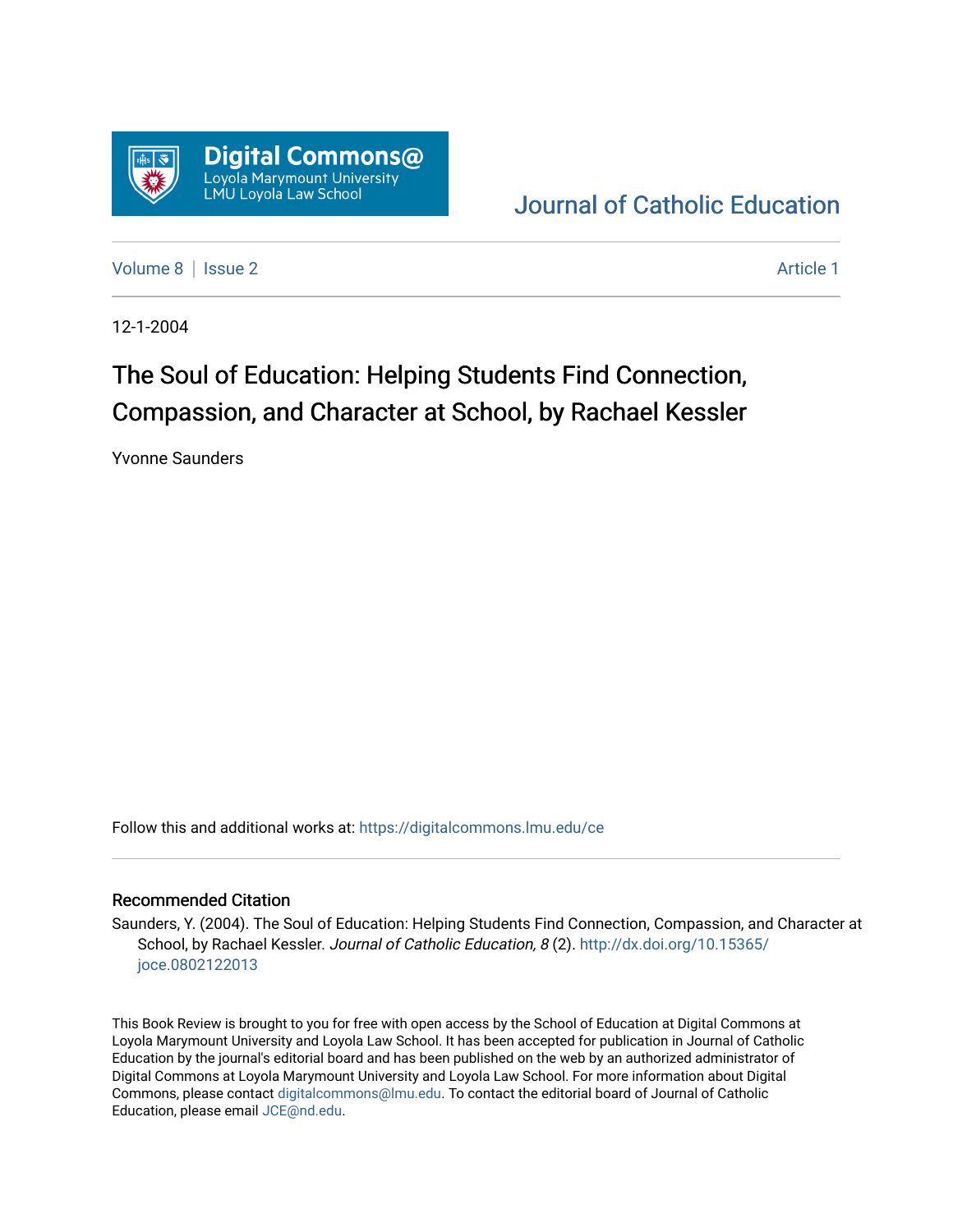guides for faculty, staff, and students. For one to be that guide, one must have made the journey. Bolman and Deal lead the way for that journey through the fictional account of one man and the insightful interpretation of his quest. These revelations are applicable models for all leaders on the quest for effective leadership.

*Eileen Quinlan is a teacher at St. Andrew Catholic School in Cape Coral, Florida.*

## **THE SOUL OF EDUCATION: HELPING STUDENTS FIND CONNECTION, COMPASSION, AND CHARACTER AT SCHOOL**

RACHAEL KESSLER ASSOCIATION FOR SUPERVISION AND CURRICULUM DEVELOPMENT, 2001 \$23.95, 181 pages

*Reviewed by Yvonne Saunders*

There is no doubt that the youth of America face many challenges: violence, drugs, suicide, and teen pregnancy to name a few. Many would say that there is something missing in the lives of our youth. *The Soul of Education* attempts to fill this emptiness by adding a spiritual dimension to education in public schools. Kessler "uses the word soul in this book to call for attention in schools to the inner life; to the depth dimension of human experience; to students' longings for something more than an ordinary, material, and fragmented existence" (p. x). Kessler makes it clear from the beginning that religion is not being advocated but "young people have experiences that nourish their spiritual development and yet are not directly related to worldview or religious dogma" (p. xiv). This reviewer considers this a flawed assumption by Kessler. While the attempt to bring meaning into the lives of the students through gateways is admirable, there is still something missing, and Kessler may be naïve in thinking that providing an atmosphere for asking ultimate questions without a teacher's guidance is helpful in finding true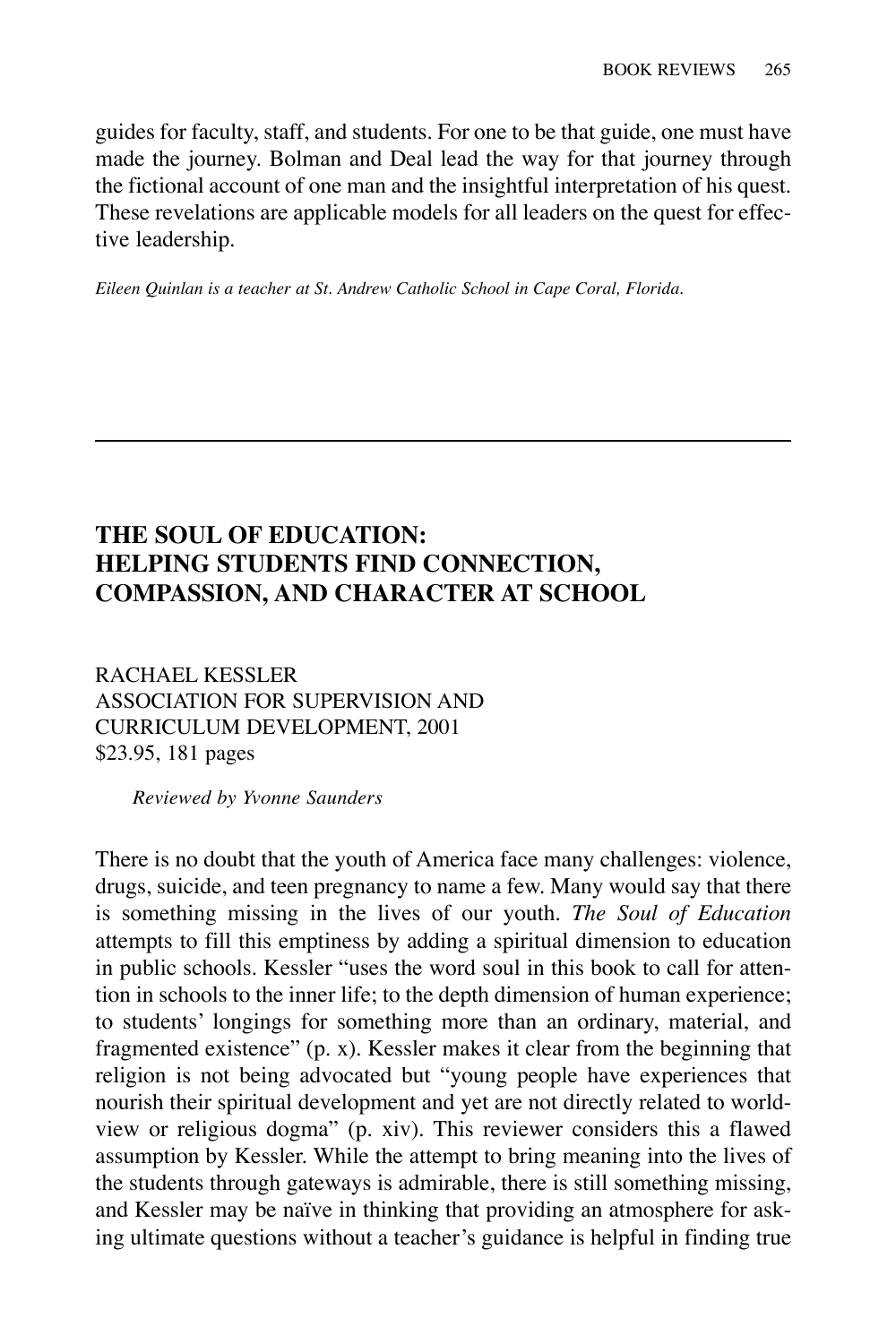meaning in life.

Kessler maps seven gateways to help the souls of students emerge. First, Kessler creates a classroom atmosphere of trust by having the students create the ground rules for a confidential sharing. The students begin sharing through symbols in their lives, and then the students write anonymously their personal mystery questions. These questions are read aloud in council. "A council meeting gives each person a chance to speak without immediate reaction or dialogue" (p. 14). The lights are dimmed and a smooth stone is passed, designating the speaker. It is in this atmosphere that Kessler introduces various themes for the students to think about and share.

These themes fall under the seven gateways: deep connection, silence and solitude, meaning and purpose, joy, creativity, transcendence, and initiation. The yearning for deep connection provides students with a sense of belonging. This connectedness fills the need that some students fill with gangs, guns, or destructive behavior. The longing for silence and solitude is filled by helping students become comfortable with silence. Instead of filling their time with activity or music, Kessler wants the students to take time for reflection. Questions concerning the meaning of life are discussed in the next gateway of the search for meaning and purpose. Reflection and discussion about experiences in the students' lives, such as play or times of celebration, satisfy the hunger for joy and delight. Creativity nourishes the spirit of each of the students. In the gateway of transcendence students explore moments in "athletic, academic, and artistic performance, adventure learning, transcending prejudice and stereotypes, through suffering, sharing mysterious experiences and non-ordinary states of consciousness" (p. 118). Kessler recommends the use of relaxation exercises and meditation. As soon as Kessler mentions meditation, there is a "word of caution" (p. 133). Kessler refers to James Peterson, "The basic problem with teaching children spiritual practices…is that these meditations, breath exercises, yogas, and mantras actually work, releasing energies that children literally are not equipped to handle" (p. 134). This is exactly the danger that Kessler faces. If you can only bring the students so far, is it right not to bring them to the conclusion of God? Is it fair to just listen when they have been brought to a point of looking for the answer? Transcendence is followed by the last gateway, the need for initiation. In this gateway, students develop the tools necessary to help them through the many transitions they will face in life. Kessler dedicates a chapter to each of these themes. Many examples and stories are used when explaining the importance of each gateway. These stories are touching and inspirational to read for anyone who has taught or worked closely with young people. They are certainly a reminder that young people often have complicated lives which affect their learning.

Each gateway leads to deep sharing and eventually to sharing about God